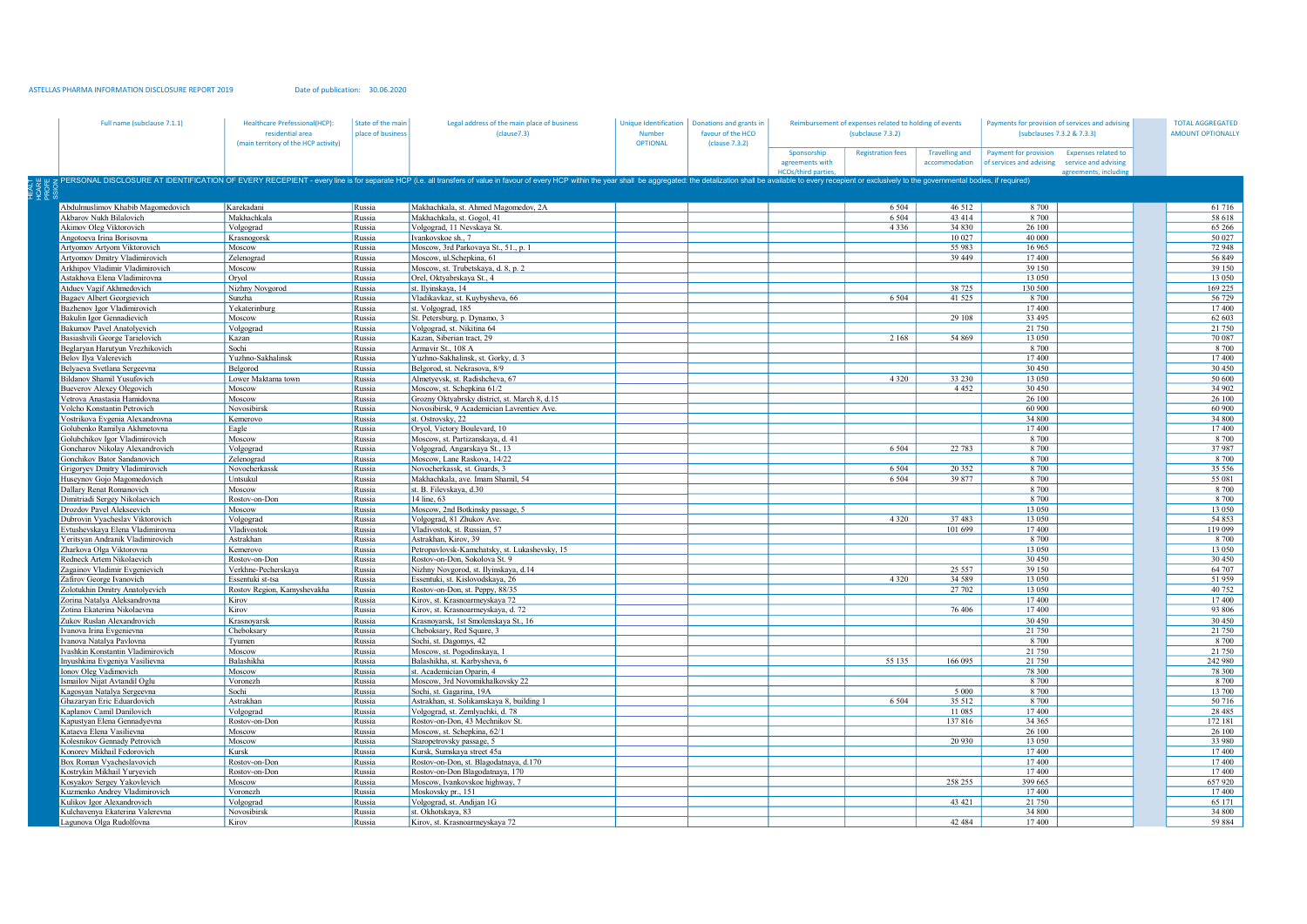| Ledyaykina Lyudmila Viktorovna                                                                                                 | Saransk                   | Russia           | Saransk, st. Victory, 18                                           |  |         |                    | 17400              |  | 17 400             |
|--------------------------------------------------------------------------------------------------------------------------------|---------------------------|------------------|--------------------------------------------------------------------|--|---------|--------------------|--------------------|--|--------------------|
| Logvinov Leonid Alekseevich                                                                                                    | Moscow                    | Russia           | Moscow, st. Novocheremushkinskaya, d. 34, building 2               |  |         |                    | 8 700              |  | 8 700              |
| Laurent Oleg Borisovich                                                                                                        | Moscow                    | Russia           | Moscow, 2nd Botkinsky Prospect, 5                                  |  |         | 58 972             | 112 665            |  | 171 637            |
| Maksimov Victor Alekseevich                                                                                                    | Moscow                    | Russia           | Moscow, Izmailovsky Boulevard, d. 60/10                            |  |         |                    | 274 050            |  | 274 050            |
| Mangulov Rustam Klimovich                                                                                                      | New Shigaleevo            | Russia           | Kazan, Siberian tract, 29                                          |  | 4 3 3 6 | 59 746             | 13 050             |  | 77 132             |
| Matkevich Sergey Vladimirovich                                                                                                 | Moscow                    | Russia           | Voskresenskoye, d.2                                                |  |         |                    | 8 700              |  | 8 7 0 0            |
| Medvedeva Marina Alexandrovna                                                                                                  | Sochi                     | Russia           | Sochi, Gagarina, 19-A                                              |  |         | 4 1 2 4            | 8 700              |  | 12 8 24            |
| Meleshkin Stanislav Aleksandrovich                                                                                             | Volgograd                 | Russia           | Volgograd, st. Kirova 149                                          |  |         |                    | 13 050             |  | 13 050             |
| Mindzaev Igor Vladimirovich                                                                                                    | Vladikavkaz               | Russia           | Vladikavkaz, st. Kuybysheva, 66                                    |  | 6 5 0 4 | 41 5 26            | 8 700              |  | 56 730             |
| Mokshina Margarita Vadimovna                                                                                                   | Vladivostok               | Russia           | st. Sadovaya, 22                                                   |  |         |                    | 39 150             |  | 39 150             |
| Mulina Inna Ivanovna                                                                                                           | Yakutsk                   | Russia           | Yakutsk, Sergelyakhskoe highway, 4                                 |  |         |                    | 17400              |  | 17 400             |
| Narimanov Mehti Nariman Oglu                                                                                                   | Moscow                    | Russia           | Podolsk, ul.Kirova, 38                                             |  |         |                    | 78 300             |  | 78 300             |
| Nikitina Irina Vladimirovna                                                                                                    | Moscow                    | Russia           | st. Ak. Oparina, 4                                                 |  |         | 80 893             | 66 990             |  | 147883             |
| Nozdrin Evgeny Viktorovich                                                                                                     | Moscow                    | Russia           | Zelenograd, building 2042                                          |  |         |                    | 8 700              |  | 8 700              |
| Nosova Olga Mikhailovna                                                                                                        | Saratov                   | Russia           | Saratov, st. Odessa, d. 46A                                        |  |         |                    | 17400              |  | 17 400             |
| Ovchinnikova Elena Georgievna                                                                                                  | Nizhny Novgorod           | Russia           | N.Novgorod, Delovaya st. 11/1                                      |  |         |                    | 17400<br>8.700     |  | 17 400             |
| Osmolovsky Boris Evgenievich                                                                                                   | Moscow<br>Voronezh        | Russia           | Moscow, 42 Lobachevsky St., building 4                             |  |         |                    | 17400              |  | 8 700<br>17400     |
| Panichev Konstantin Vladimirovich                                                                                              | Astrakhan                 | Russia<br>Russia | Voronezh, Moscow Avenue 151<br>Astrakhan, st. Tatishcheva 2        |  | 6 5 0 4 | 33 5 26            | 8 700              |  | 48 730             |
| Peregudov Sergey Vladimirovich<br>Petrova Natalia Yuryevna                                                                     | Saratov                   | Russia           | Saratov, Smirnov Gorge, 1                                          |  |         |                    | 47850              |  | 47850              |
| Petruhnenko Victoria Alexandrovna                                                                                              | Komsomolsk-on-Amur        | Russia           | Komsomolsk-on-Amur, st. Ussuriysk, 5.                              |  |         |                    | 17400              |  | 17400              |
| Pivikov Victor Evgenievich                                                                                                     | Nizhny Novgorod           | Russia           | N.Novgorod, Vaneeva St., 211                                       |  |         |                    | 56 550             |  | 56 550             |
| Pirogov Sergey Sergeevich                                                                                                      | Moscow                    | Russia           | Moscow, 2nd Botkinsky passage, 3                                   |  |         | 5 4 0 9            | 47850              |  | 53 259             |
| Plyuta Daniil Sergeevich                                                                                                       | Vladivostok               | Russia           | Petropavlovsk-Kamchatsky, st. Lukashevsky, 3                       |  |         | 145 109            | 30 450             |  | 175 559            |
| Poponina Elena Alexandrovna                                                                                                    | Kirov                     | Russia           | Kirov, st. Krasnoarmeyskaya, 82                                    |  | 48 640  | 193 927            | 13 050             |  | 255 617            |
| Potapov Alexander Leonidovich                                                                                                  | Obninsk                   | Russia           | Obninsk, Korolev St., 4                                            |  |         |                    | 34 800             |  | 34 800             |
| Pohil Konstantin Anatolyevich                                                                                                  | Khabarovsk                | Russia           | Khabarovsk, st. Progressive, 6.                                    |  | 12 198  | 75 273             | 17400              |  | 104 871            |
| Pochernikov Denis Gennadevich                                                                                                  | Ivanovo                   | Russia           | st. Lyubimova, 1                                                   |  |         | 62 050             | 76 125             |  | 138 175            |
| Putintsev Dmitry Vladimirovich                                                                                                 | Blagoveshchensk           | Russia           | Blagoveshchensk, st. Voronkova, 26.                                |  |         |                    | 17400              |  | 17400              |
| Razdorskaya Miroslava Vitalievna                                                                                               | Barnaul                   | Russia           | Malakhova St., 51                                                  |  |         |                    | 52 200             |  | 52 200             |
| Redko Roman Valerevich                                                                                                         | Moscow                    | Russia           | Moscow, ul.Poltavskaya d.2                                         |  |         |                    | 8 700              |  | 8 700              |
| Rudakov Ivan Borisovich                                                                                                        | Moscow                    | Russia           | Moscow, Ivankovskoe sh., d. 3                                      |  |         |                    | 8 700              |  | 8 700              |
| Ruin Olga Vladimirovna                                                                                                         | Nizhny Novgorod           | Russia           | st. Ilyinskaya, 14                                                 |  |         |                    | 17400              |  | 17400              |
| Rusakov Igor Georgievich                                                                                                       | Krasnogorsk               | Russia           | st. 11th Park, 56                                                  |  |         |                    | 50 460             |  | 50 460             |
| Rvabova Olga Alexandrovna                                                                                                      | Novosibirsk               | Russia           | Novosibirsk, ul. Krasny pr., 52                                    |  |         |                    | 13 050             |  | 13 050             |
| Savkina Tatyana Valerevna                                                                                                      | First Tseplyaevo          | Russia           | Belgorod, 44 Gubkina St.                                           |  |         |                    | 17400              |  | 17400              |
| Sageeva Gulnara Ildarovna                                                                                                      | Kazan                     | Russia           | Kazan, Orenburg tract, 140                                         |  | 12 198  | 66 342             | 13 050             |  | 91 590             |
| Saydullaeva Alexandra Fedorovna                                                                                                | Tver                      | Russia           | Tver, 15 years of October, 57/37                                   |  |         | 17 165             | 60 900             |  | 78 065             |
| Samsonov Alexey Andreevich                                                                                                     | Moscow                    | Russia           | Moscow, Enthusiasts Highway 86                                     |  |         | 91 958             | 206 625            |  | 298 583            |
| Sas Evgeny Ivanovich                                                                                                           | St. Petersburg, Pargolovo | Russia           | St. Petersburg, st. Akademika Lebedev, 6                           |  |         | 33 131             | 34 800             |  | 67931              |
| Sergeev Vladimir Petrovich                                                                                                     | Moscow                    | Russia           | st. Marshal Novikov, d. 23                                         |  |         | 36 316             | 50 025             |  | 86 341             |
| Seregin Alexander Alexandrovich<br>Sidorov Alexander Vyacheslavovich                                                           | Moscow<br>Yaroslavl       | Russia<br>Russia | 2nd Botkinsky pr., 5<br>Yaroslavl, Revolutionary street, 5         |  |         | 140 784<br>290 172 | 151 815<br>362 355 |  | 292 599<br>652 527 |
| Skalsky Sergey Viktorovich                                                                                                     | Omsk                      | Russia           | Omsk, Lenin St., 12                                                |  |         |                    | 17400              |  | 17400              |
| Sterkhov Dmitry Yuryevich                                                                                                      | Moscow                    | Russia           | Trade union d. 104                                                 |  |         |                    | 8 700              |  | 8 700              |
| Strakhova Natalya Borisovna                                                                                                    | Rostov-on-Don             | Russia           | 1st Horse Army St., 33                                             |  |         |                    | 17400              |  | 17 400             |
| Striga Elena Gennadievna                                                                                                       | Kirov                     | Russia           | Kirov, st. Krasnoarmeyskaya 72                                     |  |         | 63 372             | 17400              |  | 80 772             |
| Timofeev Dmitry Ivanovich                                                                                                      | Khimki                    | Russia           | Beskudnikovsky per., 5.                                            |  |         |                    | 8 700              |  | 8 7 0 0            |
| Tretyakov Valery Viktorovich                                                                                                   | Yekaterinburg             | Russia           | Yekaterinburg, Sobolev St., 25                                     |  | 4 3 3 6 | 96 826             | 56 550             |  | 157 712            |
| Tyumentsev Nikolay Borisovich                                                                                                  | Chita                     | Russia           | st. Kokhansky, 7                                                   |  | 4 3 2 0 | 51 103             | 30 450             |  | 85 873             |
| Farbirovich Vladimir Yakovlevich                                                                                               | Kemerovo                  | Russia           | Oktyabrsky Ave., 22A                                               |  |         |                    | 17 400             |  | 17 400             |
| Khachaturian Alexander Vladimirovich                                                                                           | Moscow                    | Russia           | Moscow, Kashrskoe highway d 23                                     |  |         | 154 199            | 153 555            |  | 307 754            |
| Hiji Mustafa                                                                                                                   | Astrakhan                 | Russia           | Astrakhan, st. Silicate 26                                         |  | 6 5 0 4 | 33 5 26            | 8 700              |  | 48 730             |
| Khinovker Vladimir Vladimirovich                                                                                               | Krasnoyarsk               | Russia           | Krasnoyarsk, st. Kolomenskaya 26                                   |  |         |                    | 17400              |  | 17400              |
| Hodenkov Sergey Sergeevich                                                                                                     | Novozybkov                | Russia           | Moscow, 211 Prospekt Mira St.                                      |  |         |                    | 8 700              |  | 8 700              |
| Khomeriki Natalya Mikhailovna                                                                                                  | Pushchino                 | Russia           | Pushchino town                                                     |  |         | 59 60 6            | 71 775             |  | 131 381            |
| Khorobrykh Marina Nikolaevna                                                                                                   | Kirov                     | Russia           | Kirov, st. Krasnoarmeyskaya, d. 72                                 |  |         |                    | 17400              |  | 17400              |
| Shakirov Rustam Tashmuradovich                                                                                                 | Romanovskaya              | Russia           | Tsimlyansk, st. K. Marx, d. 15                                     |  | 6 5 0 4 | 33 0 26            | 8 700              |  | 48 230             |
| Shatohin Yuri Vasilievich                                                                                                      | Rostov-on-Don             | Russia           | Rostov-on-Don Suvorova 119                                         |  |         | 28 4 8 2           | 43 500<br>21 750   |  | 43 500             |
| Shikhov Sabir Dzhenetalievich                                                                                                  | Zelenograd                | Russia           | Zelenograd, building 225 str1                                      |  |         |                    |                    |  | 50 232             |
| Shklyaev Stanislav Sergeevich                                                                                                  | Obninsk                   | Russia           | Obninsk, st. Queen, 4                                              |  |         |                    | 26 100<br>23 9 25  |  | 26 100             |
| Shulzhenko Larisa Vladimirovna<br>Shulpekova Julia Olegovna                                                                    | Krasnodar<br>Balashikha   | Russia           | Krasnodar, st. May 1st, 167<br>Moscow, st. Trubetskaya, d. 8, p. 2 |  |         | 2 1 2 7            | 21 750             |  | 23 9 25<br>23 877  |
| Shutov Vladimir Ivanovich                                                                                                      | Belgorod                  | Russia<br>Russia | Belgorod, st. Nekrasova 8 \ 9                                      |  |         |                    | 21 750             |  | 21 750             |
|                                                                                                                                | Rostov-on-Don             | Russia           | Rostov-on-Don, st. 26th Line, 27/2                                 |  |         | 36 975             | 13 050             |  | 50 025             |
| Egamberdiev Adhamjon Anvarberdievich<br>Yudina Natalya Borisovna                                                               | Voronezh                  | Russia           | Voronezh, st. 45 Rifle Division, d. 64                             |  | 48 640  | 145 972            | 47850              |  | 242 462            |
| Yabloneva Anastasia Rostislavovna                                                                                              | Sochi                     | Russia           | Gudaudskaya 3                                                      |  |         | 1 4 4 4            | 8 700              |  | 10 144             |
| Yaremin Boris Ivanovich                                                                                                        | Samara                    | Russia           | Samara, Karl Marx Ave., 165B                                       |  |         | 58 4 26            | 17400              |  | 75 826             |
| Yahyaev Amirkhan Osmanovich                                                                                                    | Rostov-on-Don             | Russia           | Rostov-on-Don, st. Peppy, 88/35                                    |  | 6 5 0 4 | 26 835             | 8 700              |  | 42 039             |
|                                                                                                                                |                           |                  |                                                                    |  |         |                    |                    |  |                    |
|                                                                                                                                |                           |                  |                                                                    |  |         |                    |                    |  |                    |
|                                                                                                                                |                           |                  |                                                                    |  |         |                    |                    |  |                    |
| OTHER DATA, IF NOT INDICATED ABOVE - if the information cannot be disclosed on the personal basis according to the legislation |                           |                  |                                                                    |  |         |                    |                    |  |                    |
| Number of disclosed ones                                                                                                       |                           |                  |                                                                    |  | 287 315 | 3 767 512          | 4 600 005          |  | 8 654 832          |